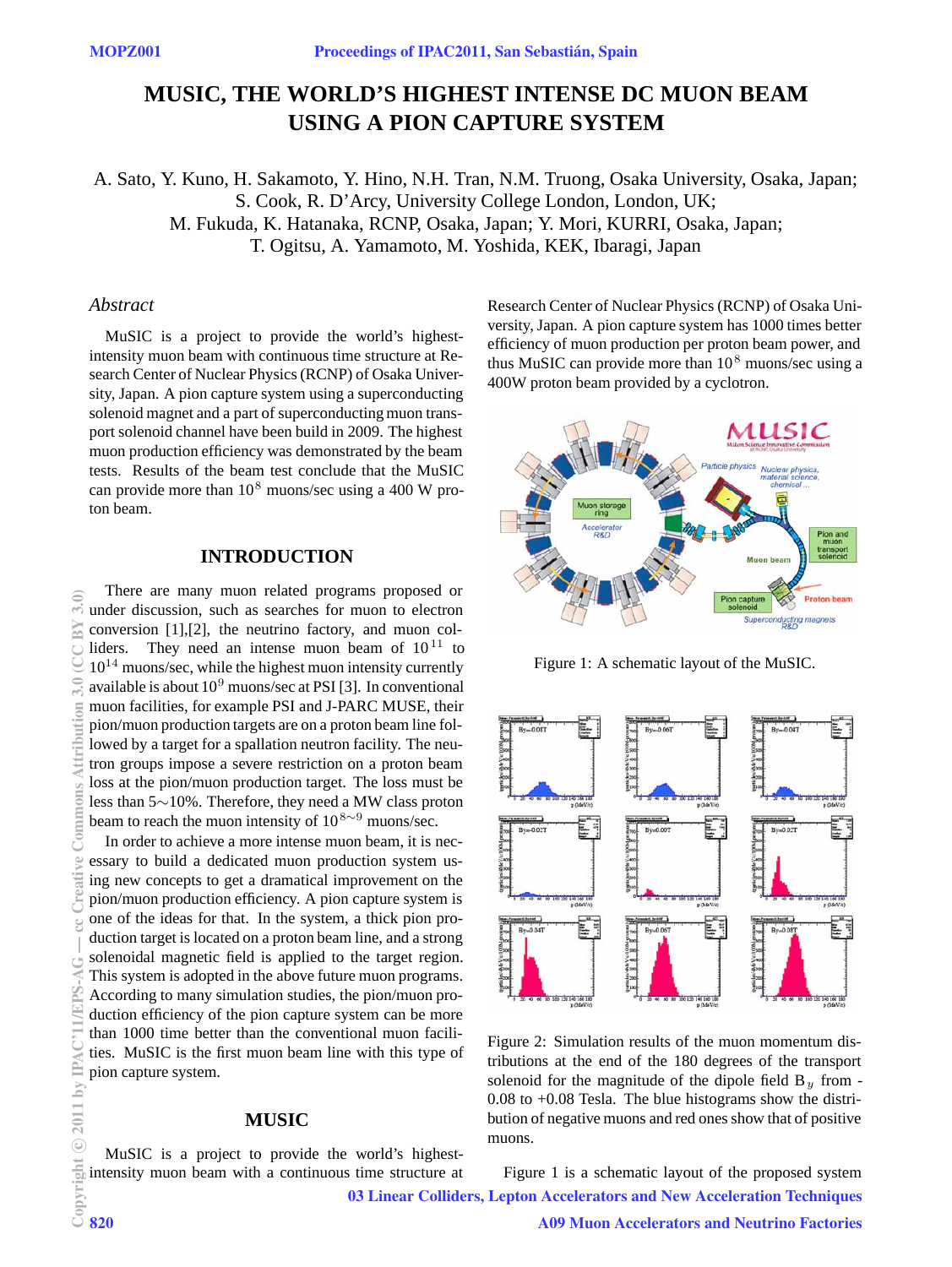of the MuSIC. It consists of a pion capture system followed by a pion/muon transport solenoid. Both solenoid magnets are superconducting. The maximum field magnitude is 3.5 Testa and 2.0 Tesla, respectively. The transport solenoid forms a 180 degrees arc, and can make a dipole field up to 0.04 Tesla in addition to the solenoidal field to select charge and momentum of the muon beam. A detailed description on the design of the solenoid magnets is available in Ref. [4]. The ring cyclotron of RCNP can accelerate proton beams up to 400 MeV. A beam current of  $1 \mu A$  is available at present, and it will be upgraded to  $5 \mu A$  in the near future. The proton beam hits a cylindrical graphite target of 4 cm in diameter and 20 cm long. The produced pions and muons are captured by the pion capture system and delivered to experimental areas through the transport solenoid.

Figure 2 shows momentum distributions simulated by g4beamline [5] for muons at the end of the 180 degrees of the transport solenoid. The expected muon yield is more than  $10^8$  muons/sec with 392 MeV, 1  $\mu$ A proton beam for both charges of muons.

We plan to use the muon beam for various experiments not only for particle physics, but also nuclear physics, material science with the *µ*SR method, and accelerator R&D such as muon phase rotation [6].



Figure 3: A drawing of parts of the MuSIC built in 2009.

#### **CONSTRUCTION**

MuSIC is now under construction at the westexperimental hall in RCNP of Osaka University. The construction was started in 2009, and would be finished in 4 years hopefully. The pion capture system and the transport solenoid up to 36 degrees was constructed in 2009, and successfully operated in 2010. Figure 3 shows a drawing of the constructed parts. A proton beam line, named WSS, was rebuilt and optimized for MuSIC. A photograph of the MuSIC is shown in Fig. 4.

## **BEAM TESTS**

Three beam tests have been already performed to check the performance of the muon beam from MuSIC. Proton



Figure 4: Photograph of the MuSIC system taken in August 2010.

beams with up to 10 nA were injected to the graphite target. All systems were successfully tested in this configuration. Figure 5 shows the simulated momentum distributions and beam profiles at the end of the 36 degrees transport solenoid. Detectors and a stopping target were located at the end of the solenoid as shown in Fig. 6 and 7. Two plas-



Figure 5: Simulation result to predict momentum distributions (up) and beam profiles (down) for negative (left) and negative (right) muons, respectively.

⊋